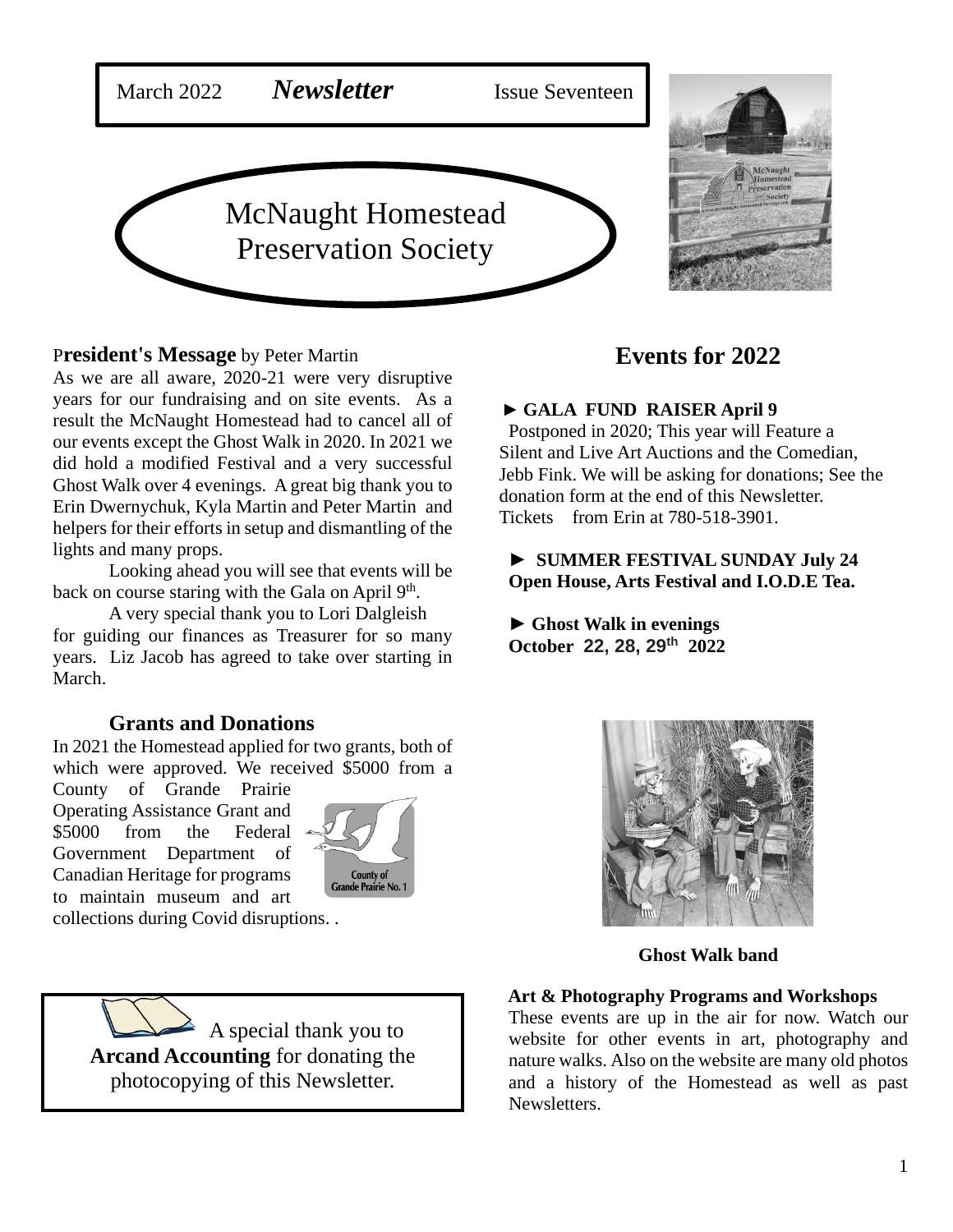## **Your Membership is Important!**

With an annual \$10 membership or with The New Life Time membership in the McNaught Homestead Society you will receive our annual newsletter with dates of all upcoming events or changes for the year.

We need your memberships to show numbers for our grant applications and to keep our mail list updated. With a strong numbers grant applications become much stronger. Please continue to support the Homestead by completing the form on the last page of this newsletter and submitting your membership fee. Thank you!

#### **Donations & Volunteers are welcome and necessary for Homestead Preservation work and events**

As a Society we depend on fundraising and in-kind donations to be able to apply for matching grants to fund various projects in the preservation of the Homestead. Large or small, we accept them all. Charitable tax receipts will be issued for all donations.

### **Boardwalk is Open to the Public**

The Boardwalk is open to the public by foot access. Park at the Homestead and follow the signs for the 20 minute walk from the barn to the Boardwalk. Observe the Trumpeter swans during the summer, hopefully with cygnets.



**Boardwalk sign showing bird types you might see**



## **Public Use of the Homestead**

The Schoolhouse/Studio is a facility available for retreats, meetings, classes, and social events. To reserve contact Lori (780-897-9973) or see our website for information.

As a Non-Profit Society we accept donations for use of the studio and grounds. We now have a **Facilities Use Form** and require a damage deposit (\$250) for groups of **25 or more**.

#### **Homestead Society e-transfers**

You can now set up an e-transfer in your bank account to transfer \$\$ to the McNaught Homestead Society to pay for membership, donations and tickets for the Gala. Send transfers to macnaughthomeps@gmail.com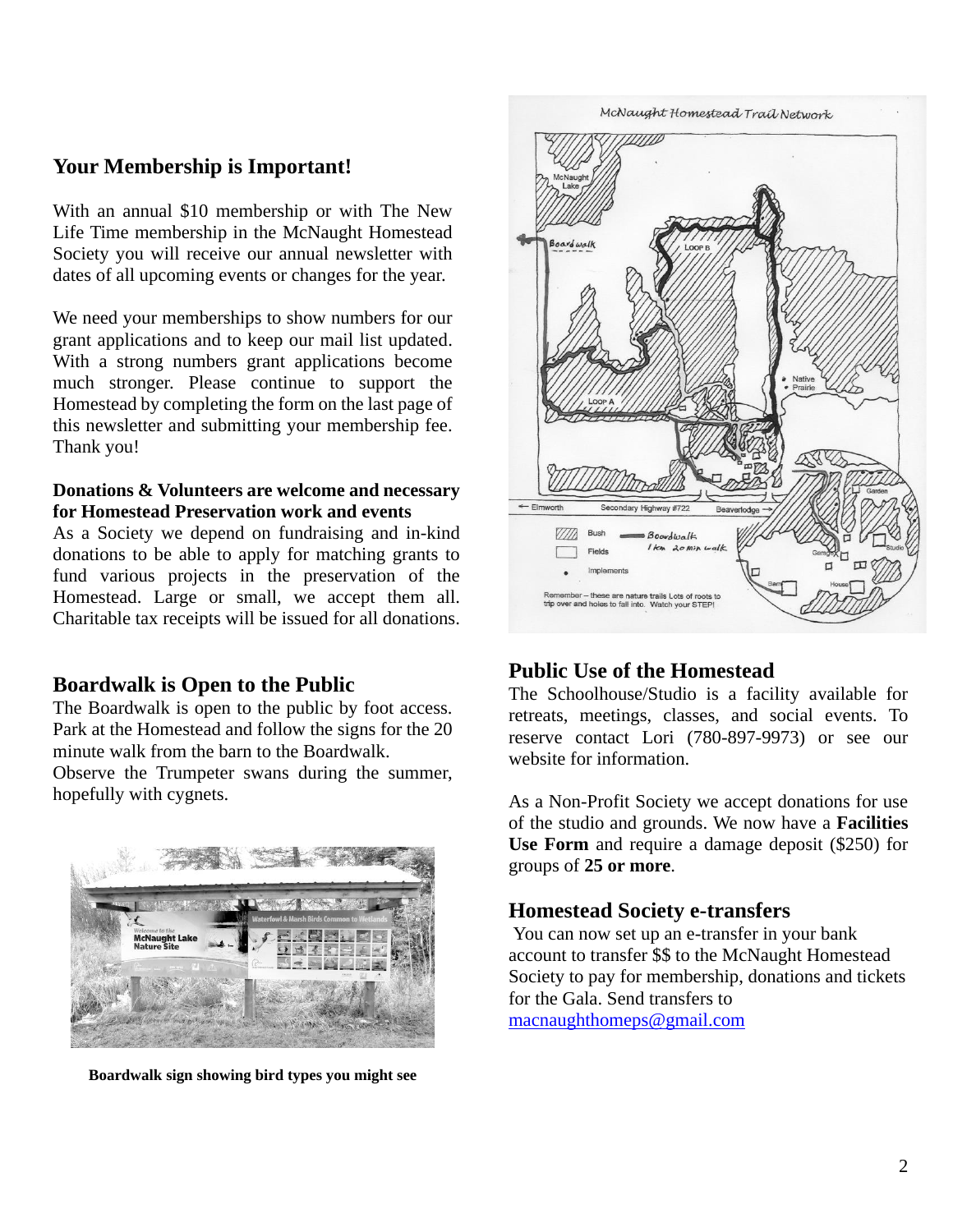

# **Board of Directors**

Peter Martin, Chair Marjorie Henn, Vice Chair Vicki Hotte, Secretary Liz Jacobs, Treasurer

| Kyla Martin     | <b>Betty Gaudin</b> |
|-----------------|---------------------|
| Erin Dwernychuk | Angie Patterson     |
| Don Nelson      | Sheila Zumwalt      |
| Eileen Martin   | Lori Dalgleish      |

# **Membership Gifts**

At only \$10 a year, a membership may be a welcome gift for one or more of your friends. See the membership application form on the last page of the Newsletter. Mail to Box 879 Beaverlodge, AB T0H 0C0.

**www.mcnaught-homestead-heritage.com**

## **Homestead Heritage Marker**

The McNaught Homestead has been approved for a Heritage Marker onsite honoring Euphemia McNaught. A draft design is being finalized.

# **Honorary Members**

Doris McFarlane, Deceased Arlene Martin Ted Smyth

**This plaque recognizes the McNaught family members who made it possible for the Homestead Society to obtain title to the heritage site. It has been placed in the studio for all to see.**



**Actual Size** 12"W x 9"H